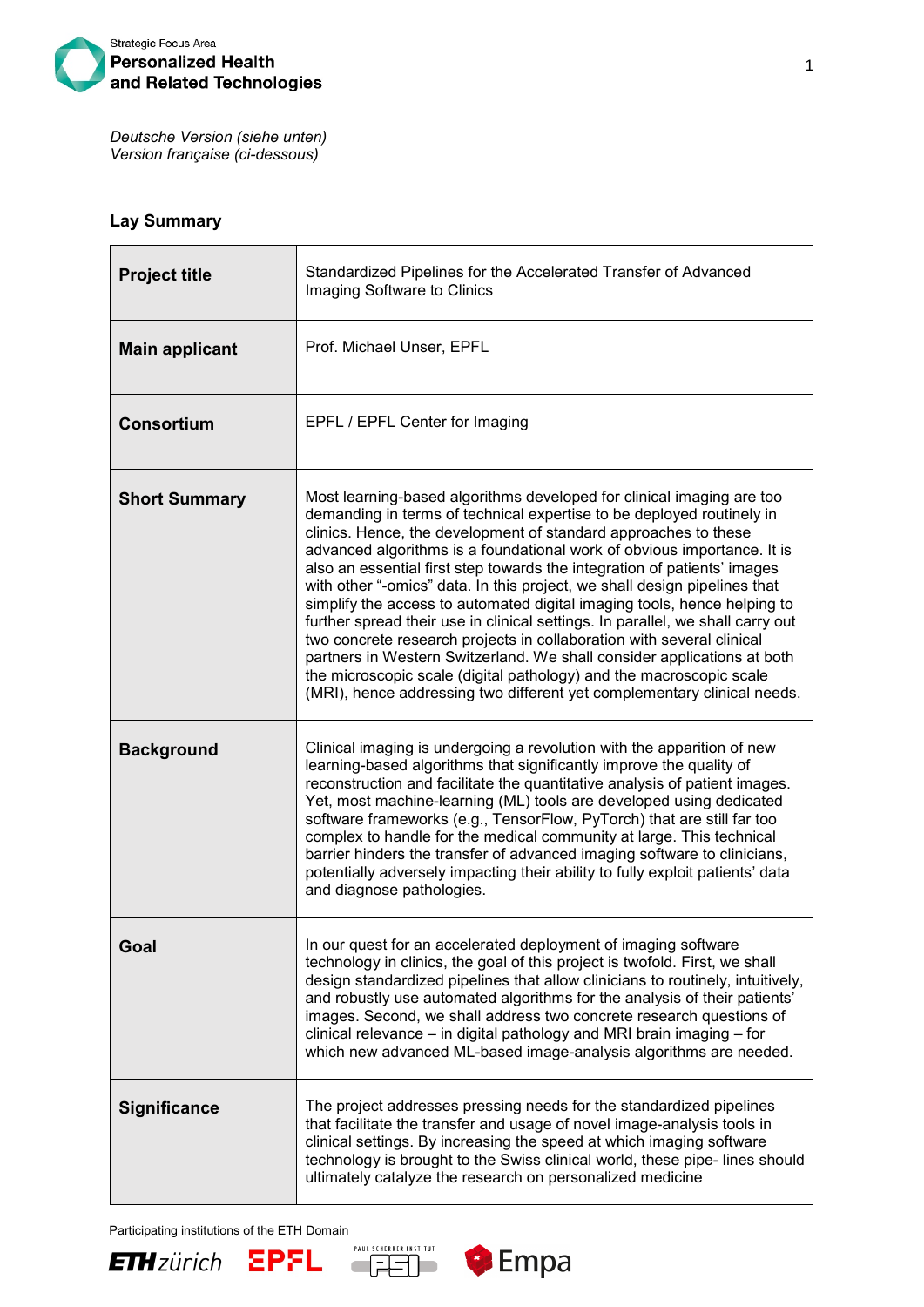

and facilitate the eve- ryday analysis of patients' data. In addition, innovative advanced image-analysis methods that address open questions in two major fields of clinical research—digital pathology and MRI brain imaging—will be developed throughout the project. Finally, all the algorithms developed throughout the project (and more) will be made available to the clinical community at large through the DeepImageJ plugin, hence enriching the practioners' toolkit of automated methods.

Participating institutions of the ETH Domain





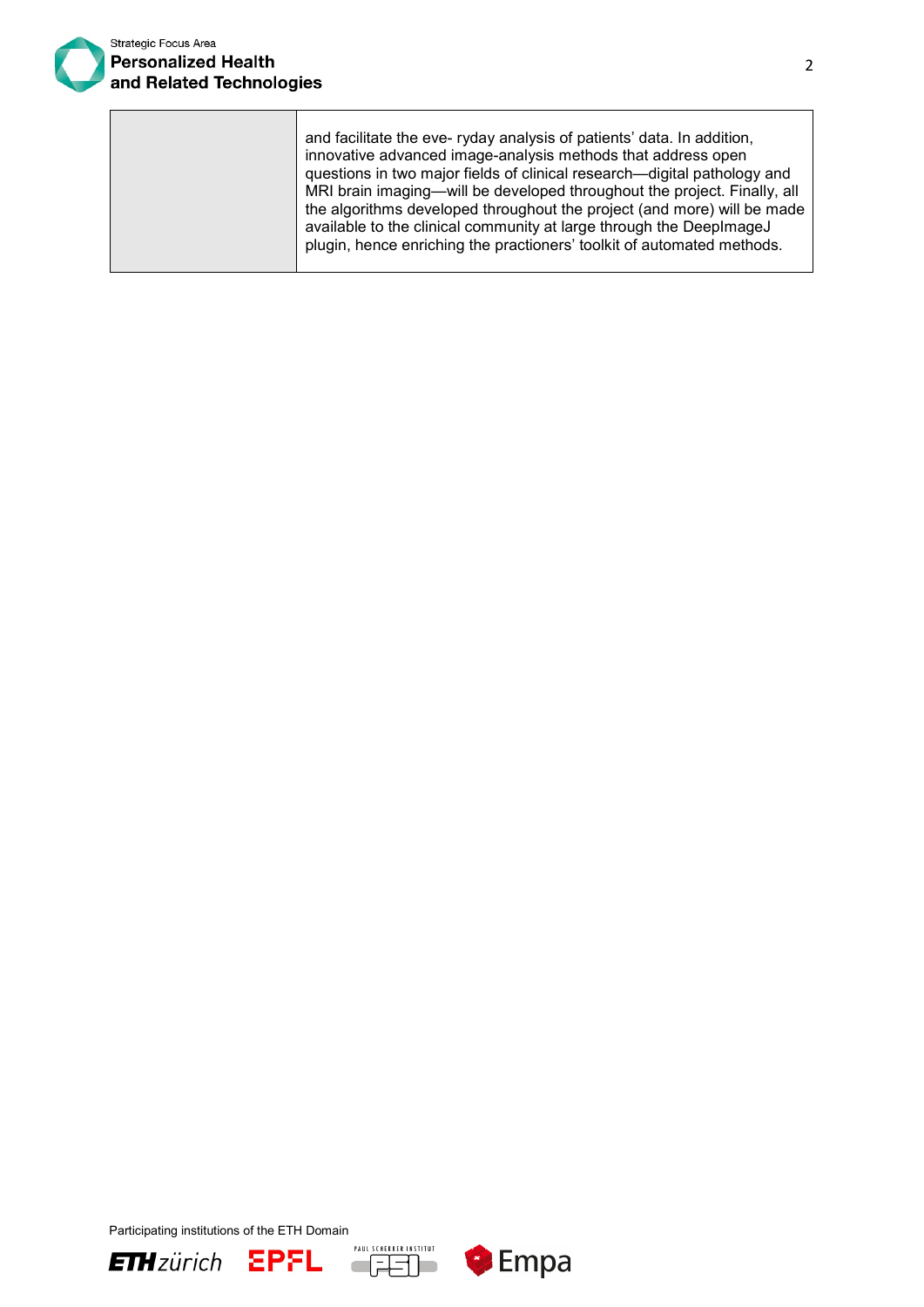

## **Deutsch**

| <b>Projekttitel</b>      | Standardisierte Pipelines für den beschleunigten Datentransfer<br>fortschrittlicher Bildgebungssoftware in Kliniken                                                                                                                                                                                                                                                                                                                                                                                                                                                                                                                                                                                                                                                                                                                                                                                                                                                                                                                                                   |
|--------------------------|-----------------------------------------------------------------------------------------------------------------------------------------------------------------------------------------------------------------------------------------------------------------------------------------------------------------------------------------------------------------------------------------------------------------------------------------------------------------------------------------------------------------------------------------------------------------------------------------------------------------------------------------------------------------------------------------------------------------------------------------------------------------------------------------------------------------------------------------------------------------------------------------------------------------------------------------------------------------------------------------------------------------------------------------------------------------------|
| Hauptgesuchsteller       | Prof. Michael Unser, EPFL                                                                                                                                                                                                                                                                                                                                                                                                                                                                                                                                                                                                                                                                                                                                                                                                                                                                                                                                                                                                                                             |
| Konsortium               | EPFL / EPFL Center for Imaging                                                                                                                                                                                                                                                                                                                                                                                                                                                                                                                                                                                                                                                                                                                                                                                                                                                                                                                                                                                                                                        |
| Kurzzusammen-<br>fassung | Die meisten lernbasierten Algorithmen, die für die klinische Bildgebung<br>entwickelt wurden, sind für den routinemässigen Einsatz in Kliniken<br>technisch zu anspruchsvoll. Aus diesem Grund ist die Entwicklung von<br>standardisierten Ansätzen für solche fortschrittlichen Algorithmen von<br>offensichtlicher Bedeutung und überdies ein wichtiger erster Schritt zur<br>Integration von Patientenbildern mit anderen -omics-Daten. In diesem<br>Projekt werden wir Pipelines entwerfen, die den Zugang zu<br>automatisierten digitalen Bildgebungswerkzeugen vereinfachen, und so<br>dazu beitragen, deren Einsatz im klinischen Umfeld weiterzuverbreiten.<br>Parallel dazu werden wir zwei konkrete Forschungsprojekte in<br>Zusammenarbeit mit mehreren klinischen Partnern in der Westschweiz<br>durchführen. Wir werden sowohl Anwendungen im mikroskopischen<br>Bereich (digitale Pathologie) als auch im makroskopischen Bereich<br>(MRI) in Betracht ziehen und damit zwei unterschiedliche, aber<br>komplementäre klinische Bedürfnisse adressieren. |
| Hintergrund              | Die klinische Bildgebung erfährt mit dem Aufkommen neuer lernbasierter<br>Algorithmen, welche die Qualität der Rekonstruktion verbessern und die<br>quantitative Analyse von Patientenbildern erleichtern, eine Revolution.<br>Die meisten Machine-Learning (ML)-Tools werden jedoch mit speziellen<br>Software-Frameworks (z.B. TensorFlow, PyTorch) entwickelt, die für die<br>breite medizinische Gemeinschaft zu komplex sind. Diese technische<br>Barriere behindert die Weitergabe fortschrittlicher Bildgebungssoftware<br>an Kliniken, was sich potenziell negativ auf deren Fähigkeit auswirkt, die<br>Patientendaten vollständig zu nutzen und Pathologien zu<br>diagnostizieren.                                                                                                                                                                                                                                                                                                                                                                           |
| <b>Ziel</b>              | Ausgehend von unserem Bestreben nach einem beschleunigten Einsatz<br>von Bildgebungssoftware-Technologien in Kliniken verfolgt dieses<br>Projekt zwei Ziele: Erstens werden wir standardisierte Pipelines<br>entwickeln, die es Klinikern ermöglichen, automatisierte Algorithmen für<br>die Analyse der Bilder ihrer Patienten routinemässig, intuitiv und robust<br>zu nutzen. Zweitens werden wir zwei konkrete Forschungsfragen von<br>klinischer Relevanz - in der digitalen Pathologie und der MRT-<br>Gehirnbildgebung - angehen, für die neue fortschrittliche ML-basierte<br>Bildanalyse-Algorithmen benötigt werden.                                                                                                                                                                                                                                                                                                                                                                                                                                        |







 $\overline{\phantom{a}}$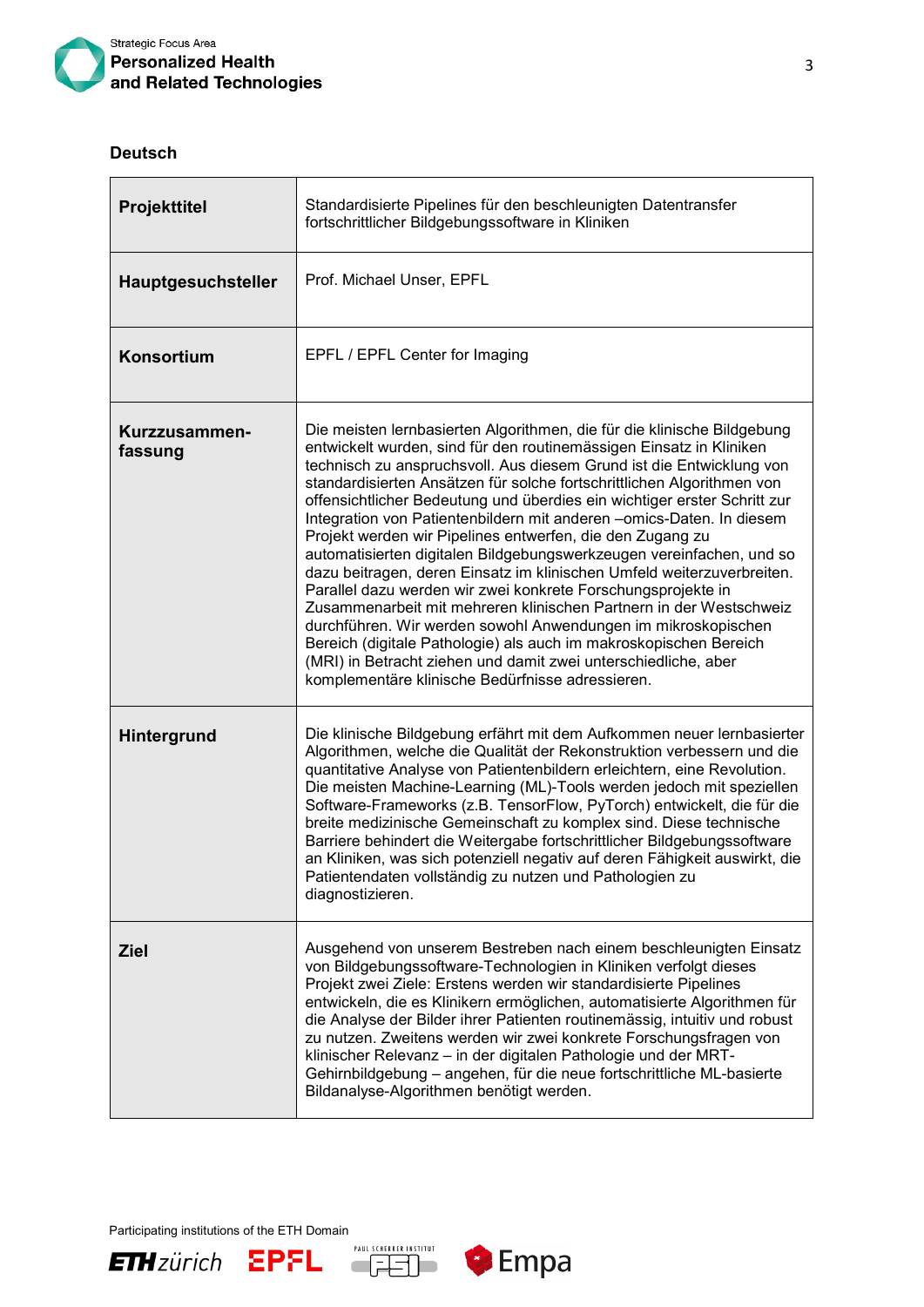ℸ

| <b>Bedeutung</b> | Dieses Projekt adressiert den dringenden Bedarf an standardisierten<br>Pipelines, die den Transfer und die Nutzung neuartiger Bildanalyse-<br>Tools im klinischen Umfeld erleichtern. Indem sie die Geschwindigkeit<br>erhöhen, mit der bildgebende Softwaretechnologie in die Schweizer<br>Klinikwelt gebracht wird, sollen diese Pipelines letztlich die Forschung<br>zur personalisierten Medizin katalysieren und die alltägliche Analyse von<br>Patientendaten erleichtern. Darüber hinaus werden im Rahmen des<br>Projekts innovative, fortschrittliche Bildanalysemethoden entwickelt, die<br>offene Fragen in zwei wichtigen Bereichen der klinischen Forschung -<br>digitale Pathologie und MRT-Gehirnbildgebung - adressieren.<br>Schließlich werden alle im Rahmen des Projekts entwickelten<br>Algorithmen (und mehr) der gesamten klinischen Gemeinschaft über das<br>DeepImageJ-Plugin zur Verfügung gestellt und bereichern so den<br>Werkzeugkasten der automatisierten Methoden für Praktiker. |
|------------------|-----------------------------------------------------------------------------------------------------------------------------------------------------------------------------------------------------------------------------------------------------------------------------------------------------------------------------------------------------------------------------------------------------------------------------------------------------------------------------------------------------------------------------------------------------------------------------------------------------------------------------------------------------------------------------------------------------------------------------------------------------------------------------------------------------------------------------------------------------------------------------------------------------------------------------------------------------------------------------------------------------------------|
|                  |                                                                                                                                                                                                                                                                                                                                                                                                                                                                                                                                                                                                                                                                                                                                                                                                                                                                                                                                                                                                                 |





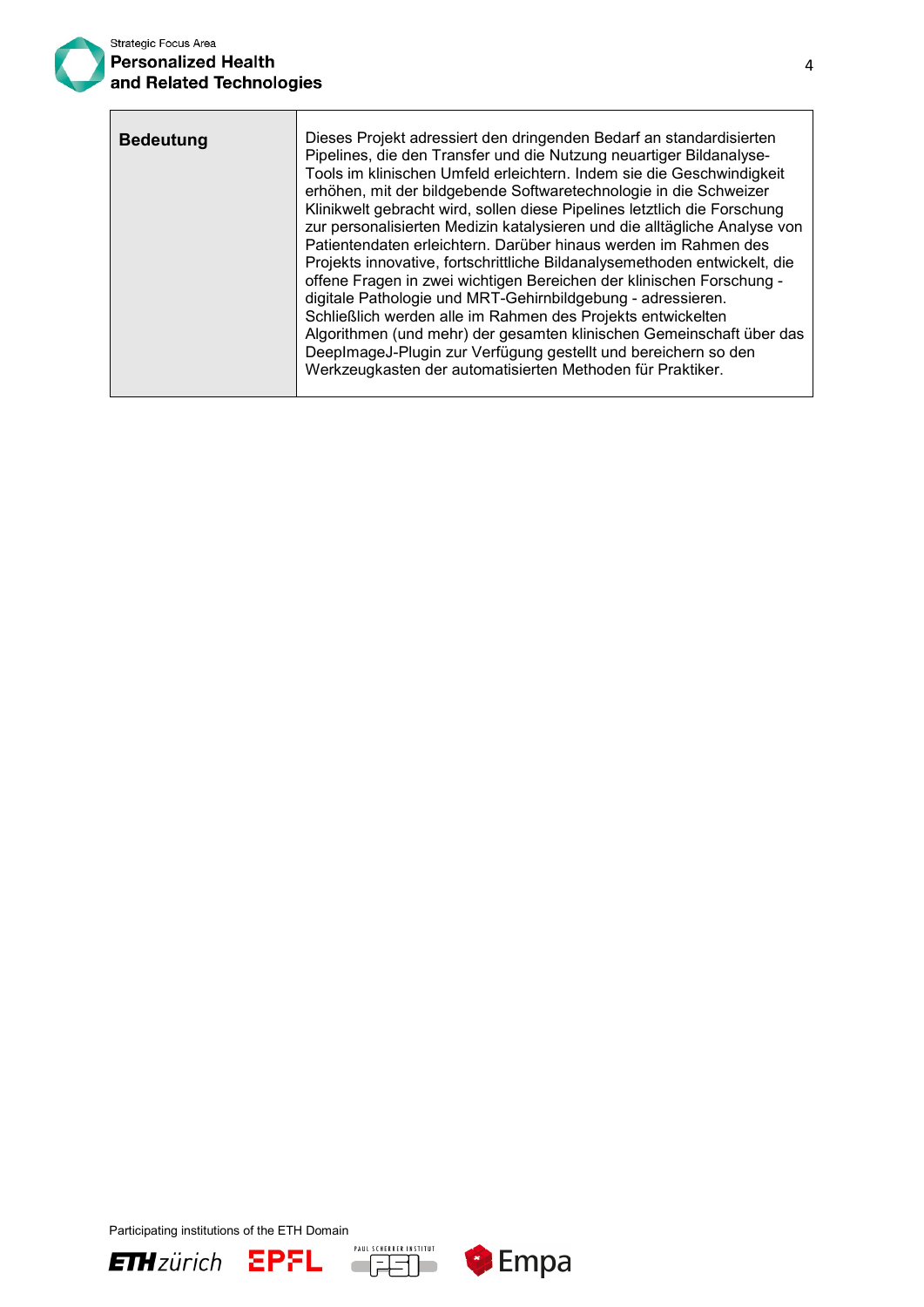

## **Français**

 $\mathbb{R}^n$ 

| Titre du projet     | Pipelines standardisés pour un transfert accéléré de logiciels<br>d'imagerie avancés vers les cliniques                                                                                                                                                                                                                                                                                                                                                                                                                                                                                                                                                                                                                                                                                                                                                                                                                                                                                                                                                                                     |
|---------------------|---------------------------------------------------------------------------------------------------------------------------------------------------------------------------------------------------------------------------------------------------------------------------------------------------------------------------------------------------------------------------------------------------------------------------------------------------------------------------------------------------------------------------------------------------------------------------------------------------------------------------------------------------------------------------------------------------------------------------------------------------------------------------------------------------------------------------------------------------------------------------------------------------------------------------------------------------------------------------------------------------------------------------------------------------------------------------------------------|
| Requérant principal | Prof. Michael Unser, EPFL                                                                                                                                                                                                                                                                                                                                                                                                                                                                                                                                                                                                                                                                                                                                                                                                                                                                                                                                                                                                                                                                   |
| <b>Consortium</b>   | EPFL / Center d'imagerie de l'EPFL                                                                                                                                                                                                                                                                                                                                                                                                                                                                                                                                                                                                                                                                                                                                                                                                                                                                                                                                                                                                                                                          |
| <b>Résumé</b>       | La plupart des algorithmes intelligents développés pour l'imagerie<br>clinique requièrent une expertise technique trop importante pour<br>être déployés de manière routinière dans les cliniques. Le<br>développement d'approches standardisées qui facilitent l'utilisation<br>de ces algorithmes avancés est donc un travail d'une importance<br>évidente. C'est aussi une première étape essentielle vers<br>l'intégration des images des patients avec d'autres types de<br>données « -omiques ». Dans ce projet, nous allons concevoir des<br>pipelines qui simplifient l'accès aux outils d'imagerie numérique<br>automatisés, contribuant ainsi à davantage étendre leur utilisation<br>dans les milieux cliniques. En parallèle, nous mènerons deux<br>projets de recherche concrets en collaboration avec plusieurs<br>partenaires cliniques de Suisse romande. Nous aborderons des<br>applications à la fois à l'échelle microscopique (pathologie<br>numérique) et à l'échelle macroscopique (IRM), répondant ainsi à<br>deux besoins cliniques différents mais complémentaires. |
| <b>Contexte</b>     | L'imagerie clinique est en pleine révolution avec l'apparition de<br>nouveaux algorithmes basés sur l'apprentissage qui améliorent<br>significativement la qualité de la reconstruction et facilitent<br>l'analyse quantitative des images des patients. Pourtant, la plupart<br>des outils d'apprentissage automatique (ML) sont développés à<br>l'aide de logiciels dédiés (par exemple, TensorFlow, PyTorch) qui<br>sont encore beaucoup trop complexes à utiliser pour la<br>communauté médicale dans son ensemble. Cette barrière<br>technique entrave le transfert de logiciels d'imagerie avancés vers<br>les cliniciens/ennes, ce qui peut avoir un impact négatif sur leur<br>capacité à exploiter pleinement les données des patients et à<br>diagnostiquer les pathologies.                                                                                                                                                                                                                                                                                                      |
| <b>But</b>          | Dans notre quête d'un déploiement accéléré des logiciels<br>d'imagerie dans les cliniques, l'objectif de ce projet est double. Tout<br>d'abord, nous allons concevoir des pipelines standardisés qui<br>permettent aux cliniciens/ennes d'utiliser de manière routinière,<br>intuitive et robuste des algorithmes automatisés pour l'analyse des<br>images de leurs patients. Deuxièmement, nous aborderons deux<br>questions de recherche concrètes d'importance clinique - en                                                                                                                                                                                                                                                                                                                                                                                                                                                                                                                                                                                                             |

Participating institutions of the ETH Domain<br> **ETH** ZÜNICH EPFL **EPER**